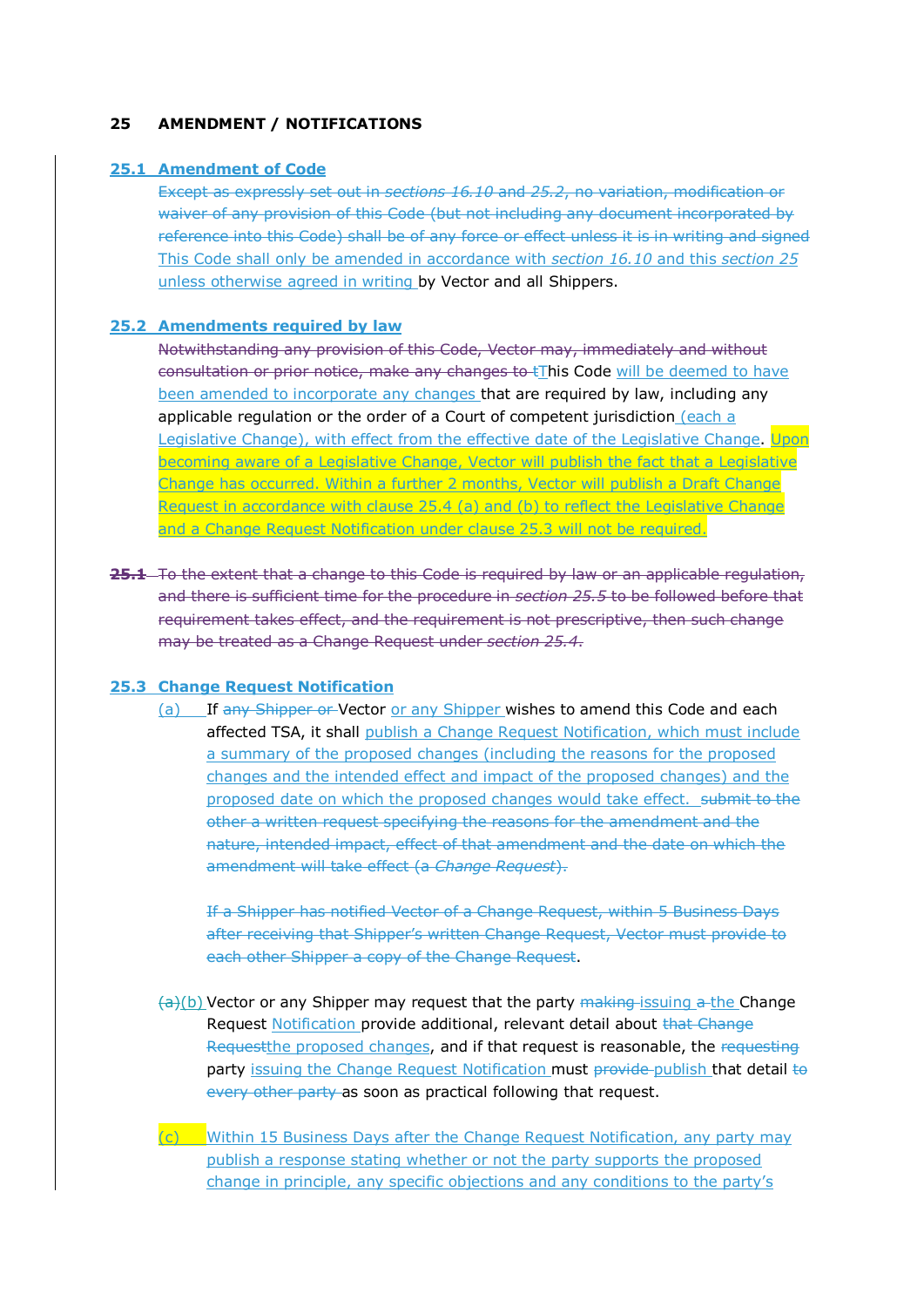support for the proposed changes, in each case including reasons. The parties acknowledge that the Gas Industry Company for any other stakeholder] may publish a response setting out its views on the proposed changes.

## **25.4 Draft Change Request**

Not later than 10 Business Days after the date for responses under *section 25.3(c)*, the party who issued the Change Request Notification must publish a Draft Change Request (if it wishes to pursue the proposed changes) which must include:

- (a) a summary of the proposed changes (including the reasons for the proposed changes and the intended effect and impact of the proposed changes), and the proposed date on which they will take effect having regard to any responses under *section 25.3(c)*;
- (b) an amended version of the Code showing the proposed changes.

# **25.5 Consultation**

- (a) Following publication of a Draft Change Request in accordance with *section 25.4*, the parties will consult in good faith for a period of not more than 15 Business Days.
- (b) The party issuing the Draft Change Request may amend and reissue an amended version of the Code showing the proposed changes at any time during the 15 Business Days.
- (c) On or before the end of the 15 Business Day consultation, each party must publish a response to the Draft Change Request stating whether or not the party supports the proposed change in principle, any specific objections and any conditions to the party's support for the proposed changes, in each case including reasons. The parties acknowledge that the Gas Industry Company [or any other stakeholder] may publish a response setting out its views on the proposed changes.
- (d) If a party does not publish a response in accordance with *section 25.5(b)* it will be deemed to support the Draft Change Request and will not be entitled to vote against the Final Change Request under *section 25.6*.

# **25.6 Final Change Request**

- (a) Not later than 5 Business Days after the date for responses under *section 25.6(b)*, the party who issued the Draft Change Request must publish a Final Change Request (if it wishes to pursue the proposed changes) which must include:
	- (i) a summary of the proposed changes (including the reasons for the proposed changes and the intended effect and impact of the proposed changes), and the proposed date on which they will take effect having regard to the consultation under *section 25.5*;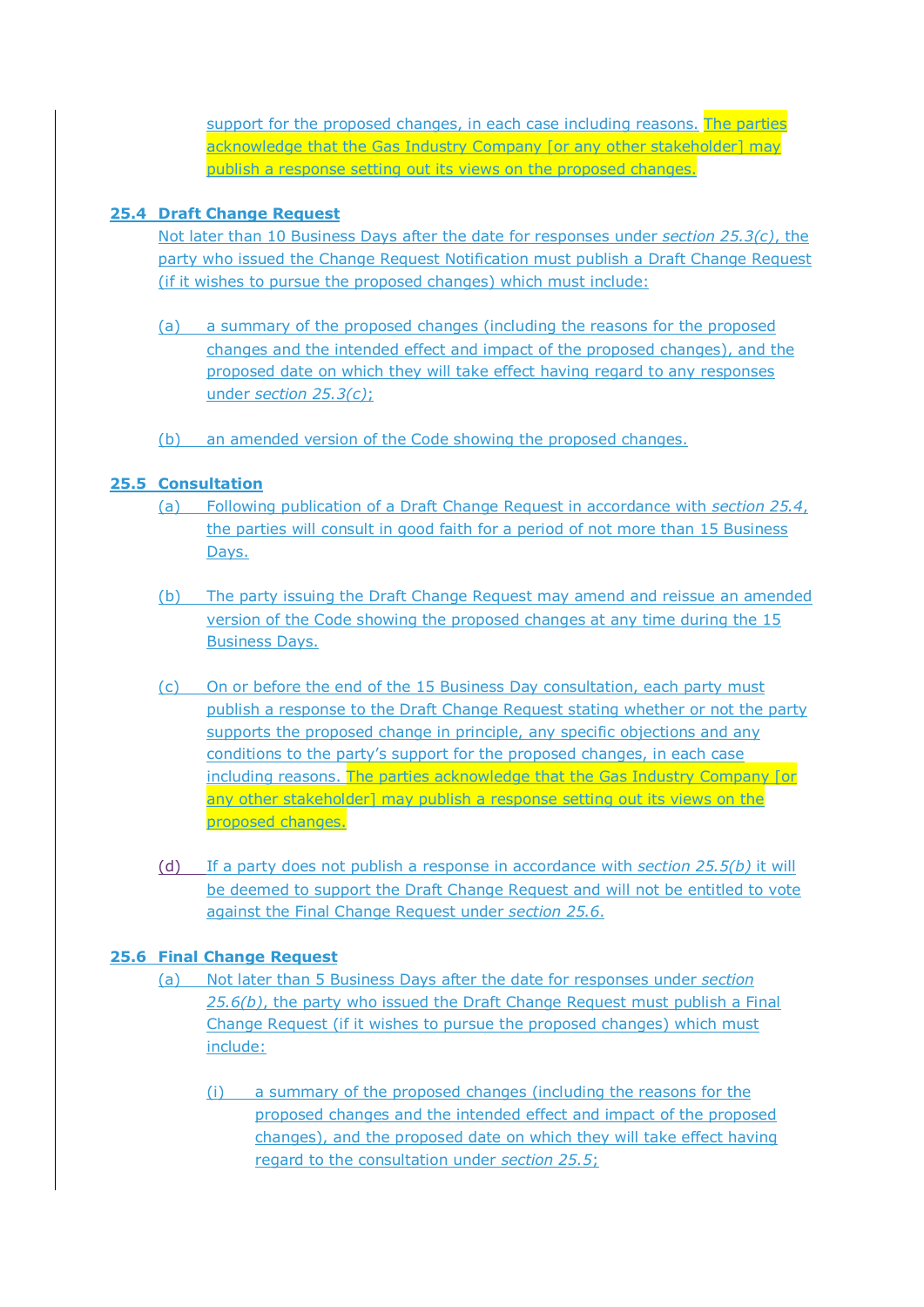- $(i)$ (ii) a response to any substantive specific objections raised during the consultation; and
- (iii) an amended version of the Code showing the proposed changes in track changes.
- (b) Not later than 15 Business Days after the Final Change Request, each party must publish whether it consents to the Final Change Request (and for this purpose each Shipper and its related companies shall be entitled to one vote only, even if that Shipper and its related companies are party to more than one TSA). If a Party does not comply with this *section 25.6(b)* it will be deemed to have consented to the Final Change Request.
- **25.2** Subject to *section 25.*8, Vector shall amend this Code (and each Shipper agrees to amend its TSA accordingly) in a timely manner after implementing the following procedure:
	- (a) within 15 Business Days of all Shippers receiving a copy of the Change Request:
		- (i) Vector shall notify each Shipper in writing whether or not it consents to the Change Request; and
		- (ii) each Shipper shall notify Vector in writing whether or not it consents to the Change Request;
	- (b)(c) Vector may withhold its consent to a Final Change Request if it considers (acting reasonably) that any Shipper has not participated in the process set out in this *section 25* in good faith. Otherwise Vector's consent under *section 25.5(a)(i)* to a Final Change Request shall not be unreasonably withheld or delayed.<sub>7</sub> and wWithout limiting the previous part of this *section 25.5(b)*8sentence, it will not be considered unreasonable for Vector to withhold its consent where the Change Request proposed changes would (and Vector provides a written explanation of how the proposed changes would):
		- (i) require Vector to incur capital expenditure [that it cannot reasonably expect to recover/unless the Gas Industry Company has regulated that Vector or another party shall bear that cost, or the Shipper seeking the Final Change Request has agreed with Vector in writing that such Shipper or another party (not being Vector) will bear that cost] that Vector does not wish to incur or considers that expenditure to not be economically viable to incur;
		- $\frac{f(x)}{f(x)}$  require Vector to incur operating expenses or costs that it cannot reasonably expect to recover; or

 $\overline{f(i)}$ (iii)be likely to adversely affect: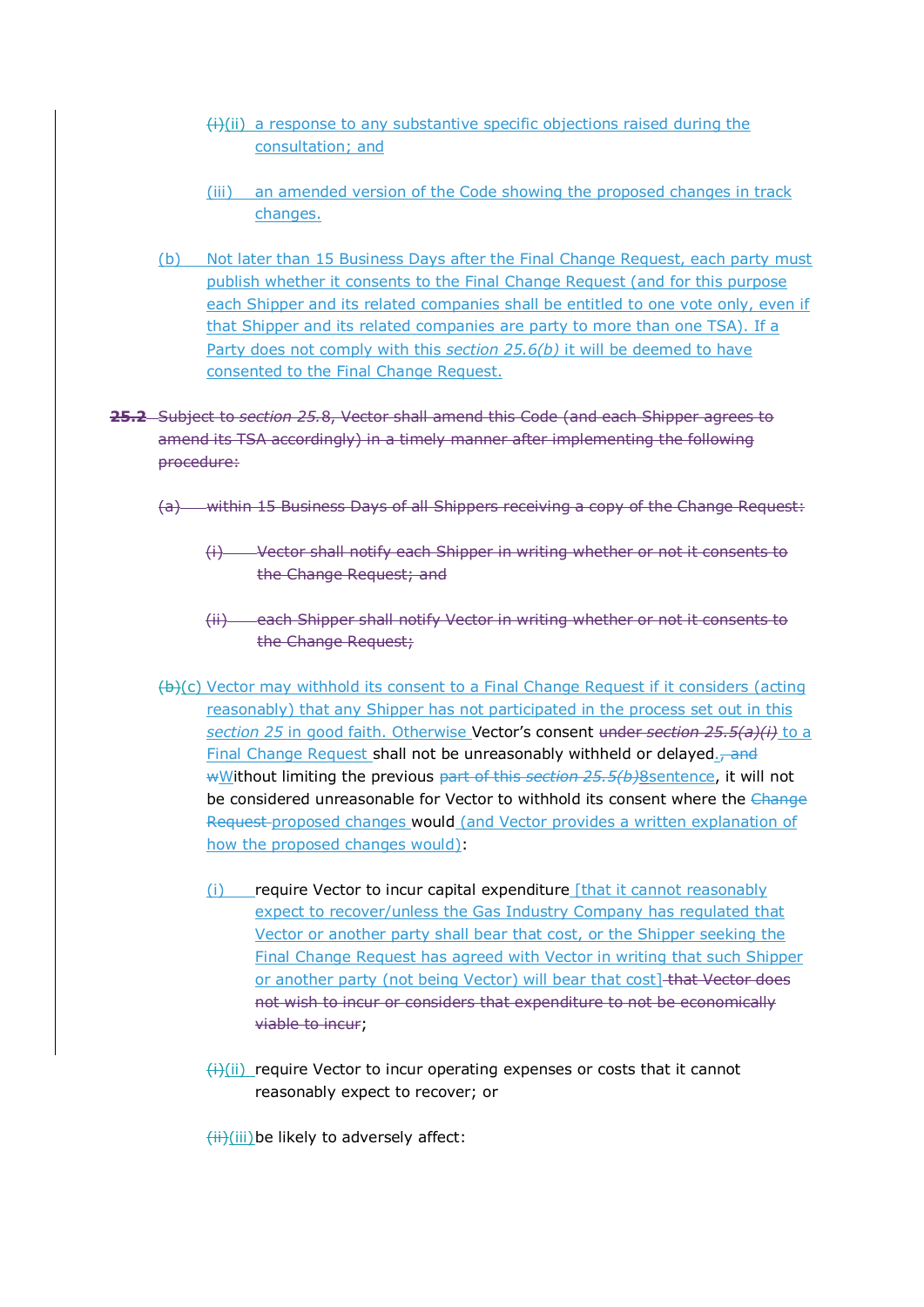- (A) the structure of Vector's transmission services, business structure or the structure or magnitude of Vector's transmission revenues; or
- (B) the compatibility of Vector's Transmission System open access regime and the open access regime on the Maui Pipeline.<sup>4</sup> and

## $(c)$  if, and only if:

- (i) Vector and at least 75% of all Shippers who respond pursuant to *section 25.5(a)* consent to the Change Request; or
- (ii) Vector or a Shipper has appealed to the Gas Industry Company in accordance with *section 25.6* and the Gas Industry Company has given a written recommendation in accordance with *section 25.6* in support of the Change Request,

shall the relevant change be made to this Code, to have effect on the date specified in the Change Request.

- (d) A Final Change Request shall be passed and effective on the date specified in the Final Change Request, unless:
	- (i) 25% or more of Shippers (or where a single Shipper comprises 25% or more of Shippers, at least 2 Shippers) do not consent to the Final Change Request; or
	- (ii) Vector does not consent to the Final Change Request in accordance with *section 25.6(d).*

### **25.7 Changes to timeframes**

Vector or any Shipper may request that the timeframes for consultation or voting in this *section 25* are reduced or extended in respect of the changes proposed in a [Change Request Notification/Draft Change Request] by publishing the proposed new timeframes. The timeframes will be changed if:

- (a) in the case of reduction to the timeframe, all parties have consented to the proposed new timeframe in accordance with this section; and
- (b) in the case of an extension to the timeframe, a simple majority of the parties to this Code have consented to the proposed new timeframe.

A party's consent to a proposed new timeframe must not be unreasonably withheld or delayed and any party that does not publish its response within 2 Business Days will be deemed to have consented to the proposed new timeframe.

**25.3** If, acting reasonably: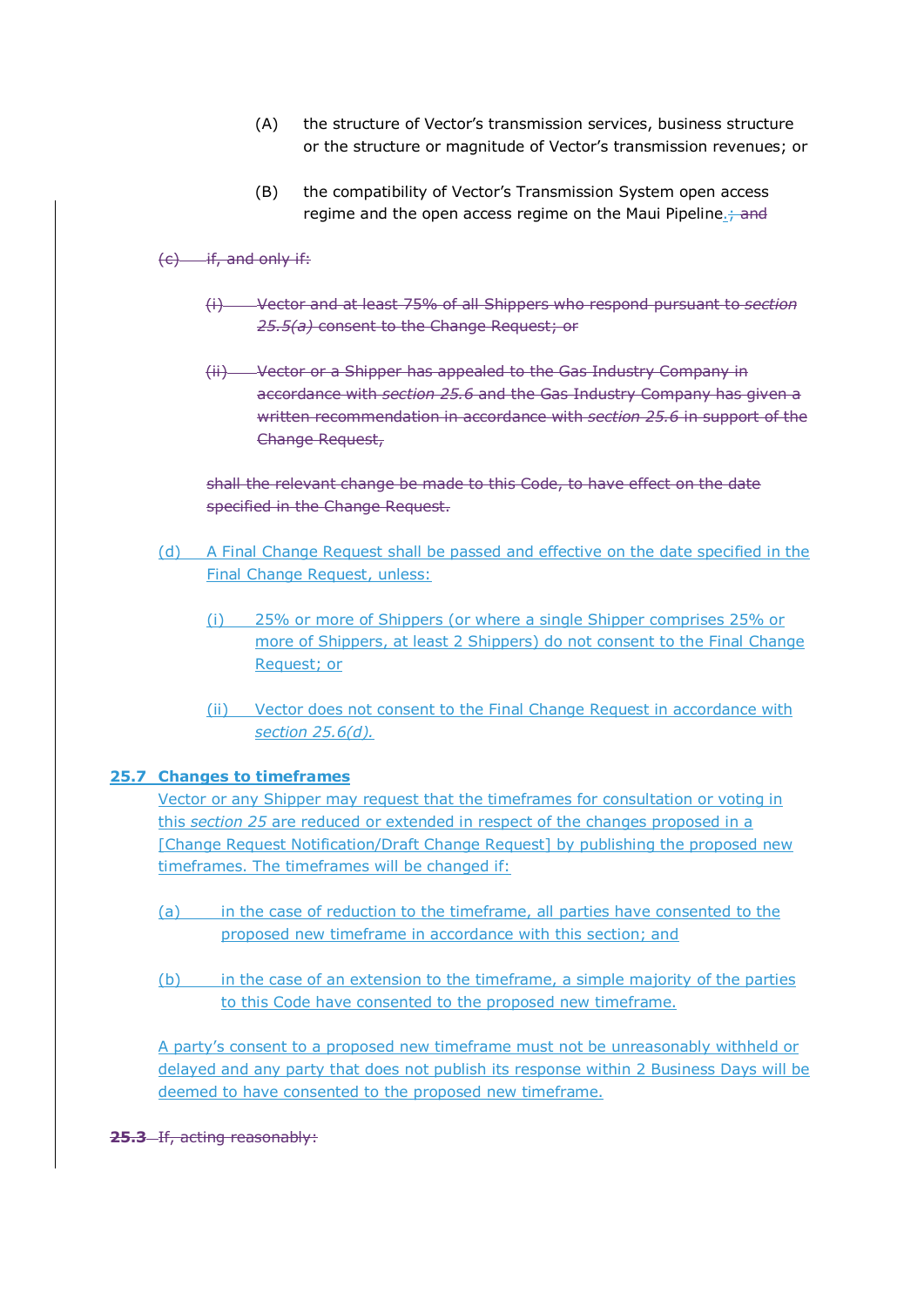- (a) a Shipper who considers that Vector has invalidly withheld consent under *section 25.5(b)* for that Change Request;
- (b) a Shipper who responded but did not give consent, under *section 25.5(a)(ii)*;
- (c) a Shipper who did give consent under *section 25.5(a)(ii)* to a Change Request where the relevant change was not made; or
- (d) Vector,

wishes to lodge an appeal to the Gas Industry Company (or any entity granted formal jurisdiction in place of the Gas Industry Company) to seek to have the relevant Change Request allowed or not allowed (as the case may be), then it must do so within 5 Business Days of the expiry of the 15 Business Day period in *section 25.5(a)* and must provide full particulars as to its reasons.

- **25.4** The Gas Industry Company (or any entity granted formal jurisdiction in place of the Gas Industry Company) shall consider the matter and, following appropriate consultation, shall make a written recommendation supporting or not supporting the Change Request or finding that Vector has or has not validly withheld consent under *section 25.5(b).* The Gas Industry Company:
	- (a) shall not be involved in the amendment process in this *section 25* except to the extent set out in this *section 25.7*; and
	- (b) may recommend that an appeal not be considered valid on the grounds that it is vexatious,

and any recommendation given by it shall be final and binding.

To avoid doubt, a change made to the Code shall continue in full force and effect until otherwise notified by the Gas Industry Company (or any entity granted formal jurisdiction in place of the Gas Industry Company) and then in accordance with that notice.

- (c) Where:
- (d) Vector has withheld consent under *section 25.5(b);* and
- (e) the relevant Change Request would require Vector to incur a cost as described in *sections 25.5(b)(i)* and/or *(ii)*,

Vector shall only be obliged to make a change to this Code in accordance with *section 25.5(a)(i)* as a result of the operation of *section 25.5(c)(ii)* if the Gas Industry Company has regulated that Vector or another party shall bear that cost, or the Shipper seeking the Change Request has agreed with Vector in writing that such Shipper or another party (not being Vector) will bear that cost.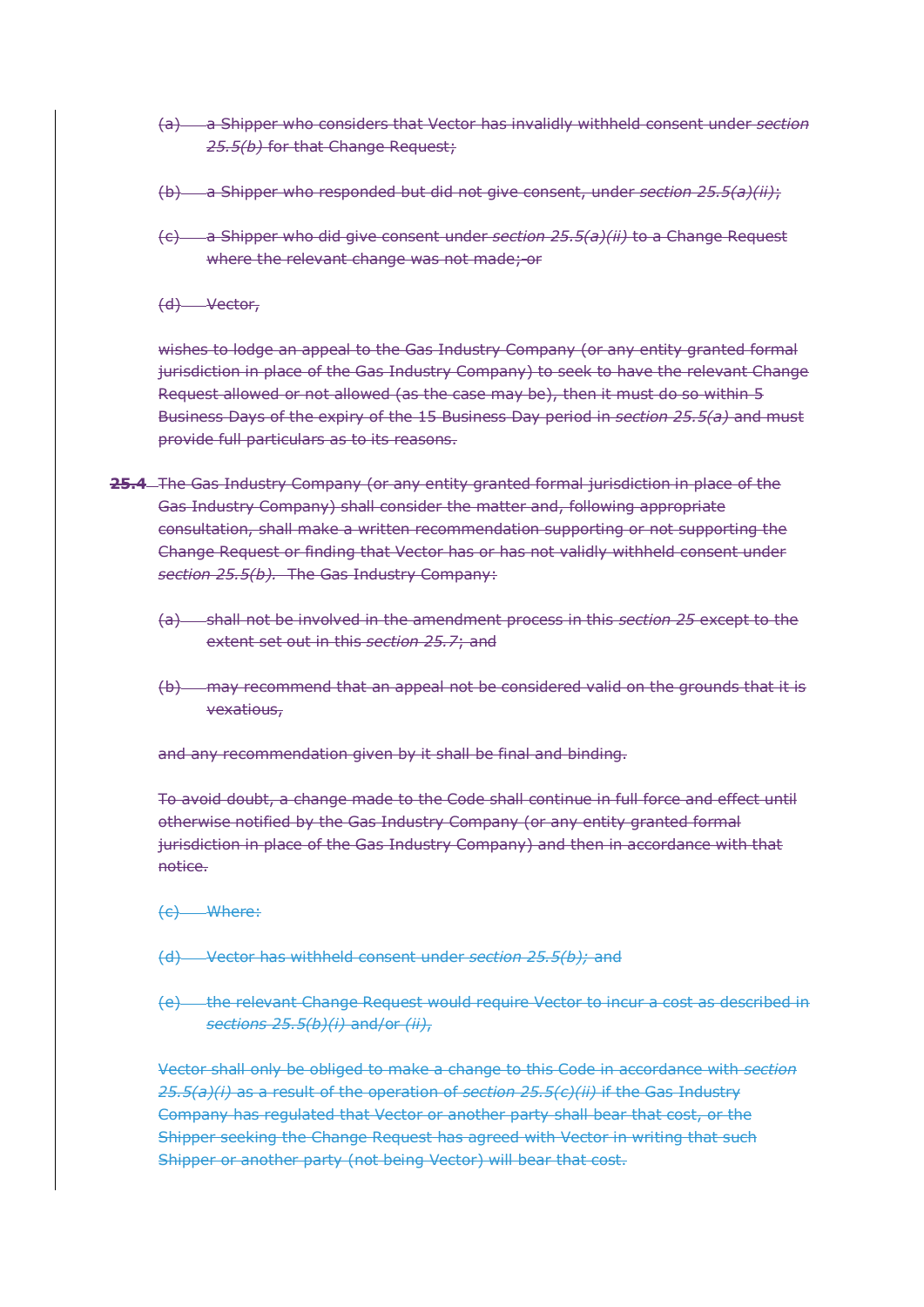**25.5** For the purposes of this *section 25*, each Shipper and its related companies shall only be entitled to receive one notification of a Change Request, and to give one notification of whether or not it consents under *section 25.5(a)(ii)* in relation to a Change Request, regardless of how many TSAs that Shipper and its related companies are a party to, provided that each SOE shall each have the right to receive and give such notifications.

## **25.8 MPOC changes**

Vector shall not withhold its consent to a proposed amendment to the MPOC made in accordance with the process in *section 29.4* of the MPOC where:

- (a) all parties with whom Vector has an agreement who would or might be affected by the proposed amendment, including all Shippers, any Interconnected Party and any party with whom Vector has a standing contractual arrangement for Gas, agree in writing to such proposed amendment;
- (b) such proposed amendment would not:
	- (i) require Vector to incur capital expenditure;
	- (ii) require Vector to incur operating expenses or costs that cannot be recovered;
	- (iii) adversely affect Vector's transmission pipeline business or any part of it;
	- (iv) cause Vector to breach the provisions of any agreement to which it is a party;
	- (v) in Vector's reasonable opinion, require a change to the rules for participating in an industry-wide market (as described in *section 2.11*); and/or
	- (vi) in Vector's reasonable opinion, adversely affect the compatibility of Vector's open access regime on the Transmission System, or operation of its Transmission System, with any Distribution System; and
- (c) any of the circumstances in *sections 25.108(a)* and/or *(b)(iv)* apply and each such affected counterparty agrees to amend its agreement with Vector in the manner that Vector, acting reasonably, determines is necessary.

## **25.9 Publication of documents under this Section 25**

### In this *section 25*:

(a) To "publish" means to post an item on [the GIC website or OATIS] or where the [GIC website and OATIS are] not available, by whatever means are reasonably available, and "published" and "publication" have the equivalent meaning;